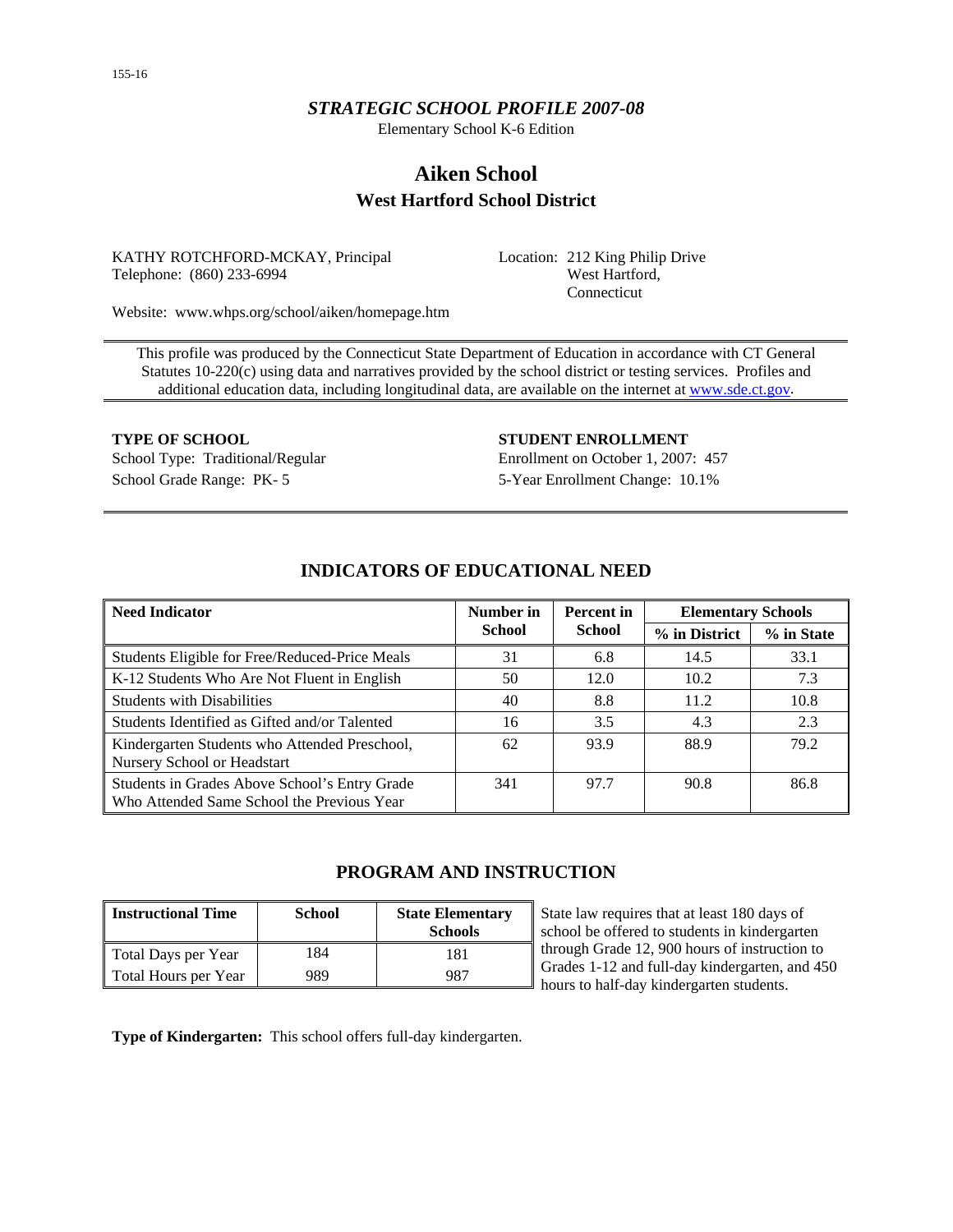| Average Class Size | <b>School</b> | <b>District</b> | <b>State</b> |
|--------------------|---------------|-----------------|--------------|
| Kindergarten       | 22.0          | 19.7            | 18.1         |
| Grade 2            | 19.3          | 20.7            | 19.3         |
| Grade 5            | 25.3          | 22.7            | 20.9         |

| <b>Estimated Hours of Instruction Per Year in Selected Subject Areas</b> |                   |              |  |  |  |
|--------------------------------------------------------------------------|-------------------|--------------|--|--|--|
| Grade 5                                                                  | <b>School</b>     | <b>State</b> |  |  |  |
| Art                                                                      | 36                | 31           |  |  |  |
| <b>Computer Education</b>                                                | $\mathbf{\Omega}$ | 17           |  |  |  |
| English Language Arts*                                                   | 425               | 425          |  |  |  |
| Family and Consumer Science                                              | 0                 | 1            |  |  |  |
| Health                                                                   | 32                | 23           |  |  |  |
| Library Media Skills                                                     | 18                | 18           |  |  |  |
| Mathematics*                                                             | 201               | 199          |  |  |  |
| Music                                                                    | 36                | 33           |  |  |  |
| Physical Education                                                       | 54                | 40           |  |  |  |
| Science*                                                                 | 76                | 97           |  |  |  |
| Social Studies*                                                          | 75                | 92           |  |  |  |
| <b>Technology Education</b>                                              | 0                 | 1            |  |  |  |
| World Languages                                                          | 36                | 10           |  |  |  |

#### **World Language**

Formal instruction (at least 1 hour per week) in Spanish starts in Grade 3 in this school. Statewide, 14.5% of elementary and middle schools that serve Grade 3 start world language instruction by this grade.

#### **Lunch**

An average of 30 minutes is provided for lunch during full school days.

\*Interdisciplinary Approach

| <b>Special Programs</b>                                                                                                 | <b>School</b> | <b>Elementary Schools</b> |              |
|-------------------------------------------------------------------------------------------------------------------------|---------------|---------------------------|--------------|
|                                                                                                                         |               | <b>District</b>           | <b>State</b> |
| % of K-12 Students in Bilingual Education Program or Receiving<br>English as a Second Language Services                 | 12.0          | 10.1                      | 7.1          |
| % of Identified Gifted and/or Talented Students Who Received<br><b>Services</b>                                         | 100.0         | 100.0                     | 78.6         |
| % of Special Education Students Attending This School Who Spent<br>Over 79% of Their Time with Their Non-Disabled Peers | 87.8          | 75.0                      | 79.1         |

# **LIBRARY AND COMPUTERS**

Free on-line access to periodicals, newspapers, and other resources is available to all Connecticut schools through the Connecticut Digital Library at

| <b>Instructional Computers and Library</b>        | <b>School</b> | <b>Elementary Schools</b> |              |  |
|---------------------------------------------------|---------------|---------------------------|--------------|--|
| <b>Materials</b>                                  |               | <b>District</b>           | <b>State</b> |  |
| # of Students Per Computer                        | 4.9           | 3.5                       | 3.4          |  |
| % of Computers with Internet Access               | 100.0         | 100.0                     | 98.3         |  |
| % of Computers that are High or Moderate<br>Power | 100.0         | 99.2                      | 91.7         |  |
| # of Print Volumes Per Student*                   | 34.3          | 33.6                      | 27.7         |  |
| # of Print Periodical Subscriptions               | 17            | 22                        | 16           |  |

www.iconn.org. \*Because a certain number of volumes are needed for a library of adequate breadth and depth, a small school may need a higher number of volumes per student.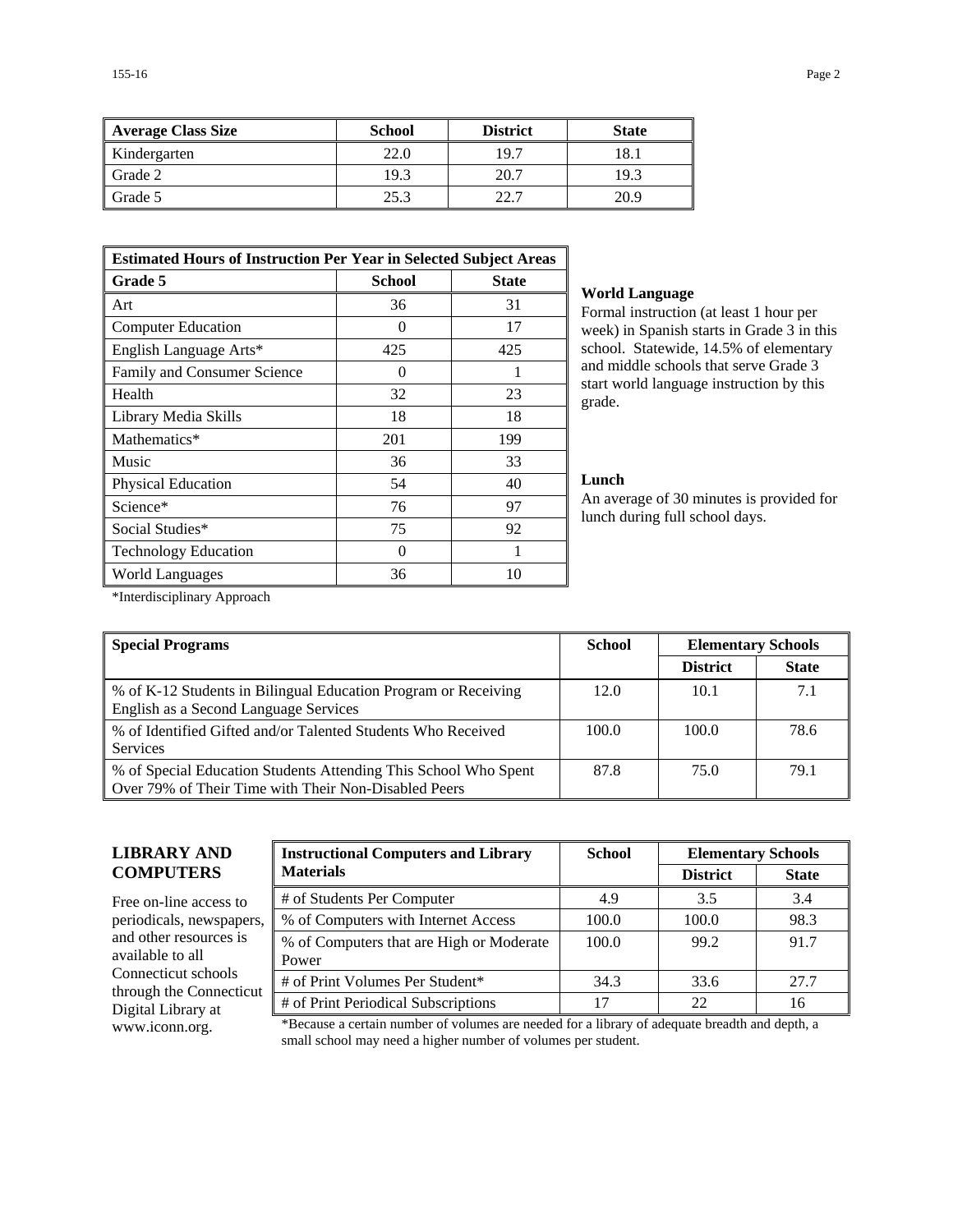## **SCHOOL STAFF**

| <b>Full-Time Equivalent Count of School Staff</b>                               |       |
|---------------------------------------------------------------------------------|-------|
| General Education: Teachers and Instructors                                     | 29.10 |
| Paraprofessional Instructional Assistants                                       | 1.50  |
| Special Education: Teachers and Instructors                                     | 2.00  |
| Paraprofessional Instructional Assistants                                       | 2.00  |
| Library/Media Specialists and Assistants                                        | 1.00  |
| Administrators, Coordinators, and Department Chairs                             | 1.00  |
| Instructional Specialists Who Support Teachers (e.g., subject area specialists) | 1.00  |
| Counselors, Social Workers, and School Psychologists                            | 1.20  |
| <b>School Nurses</b>                                                            | 1.00  |
| Other Staff Providing Non-Instructional Services and Support                    | 10.80 |

the full-time uivalent count, staff members working rt-time in the hool are counted as raction of full-time. r example, a cher who works lf-time in a school ntributes  $0.50$  to the nool's staff count.

| <b>Teachers and Instructors</b>                      | <b>School</b><br><b>Elementary Schools</b> |                 |              |
|------------------------------------------------------|--------------------------------------------|-----------------|--------------|
|                                                      |                                            | <b>District</b> | <b>State</b> |
| Average Number of Years of Experience in Education   | 11.1                                       | 11.4            | 13.2         |
| % with Master's Degree or Above                      | 77.1                                       | 78.1            | 77.9         |
| Attendance, 2006-07: Average # of Days Absent Due to | 7.0                                        | 6.3             | 8.7          |
| Illness or Personal Time                             |                                            |                 |              |
| % Assigned to Same School the Previous Year          | 71.4                                       | 68.2            | 72.5         |

### **HOME AND SCHOOL COMMUNICATION AND SUPPORT**

**Teacher E-Mail Addresses:** All teachers at this school have been issued e-mail addresses.

The following narrative about how this school promotes and supports parental involvement was submitted by this school.

Aiken Elementary School values and promotes family involvement in the education of our students. During our Open House and Curriculum Night presentations, parents and guardians are encouraged to participate in all aspects of the Aiken community, including participation in the PTO and volunteering in classrooms. A volunteer orientation is held in September to orient new parents to the volunteering process. During this past year, our volunteers were recognized through an evening concert and a special recognition breakfast in the spring.

Teachers communicate regularly with families regarding students' progress within the curriculum, through newsletters, e-mails, notes and phone calls. In addition, teachers meet with parents in conferences to review progress in report cards in November and March. Teachers provide detailed information regarding homework, school curriculum themes, projects and events that occur at each grade level. This information is also highlighted on our school website. Our school newsletter is also available for families on the website and a PTO webpage is being created for the upcoming school year so that PTO events and information can be shared.

During the 2007-2008 school year, parents helped to create a new nature trail on the Aiken School grounds. During the new school year an amphitheatre will be added so that both school and evening family events can be held to benefit the entire community.

Parents and community volunteers also serve as mentors and tutors at Aiken School. In addition, our PTO Cultural Council sponsors outstanding music and movement presentations for the students. This year, two musical performances showcasing multicultural music and dance, the Wing Masters Program for third grade and an antibullying program "Steps to Respect" and were a few of the programs funded by our PTO to benefit students.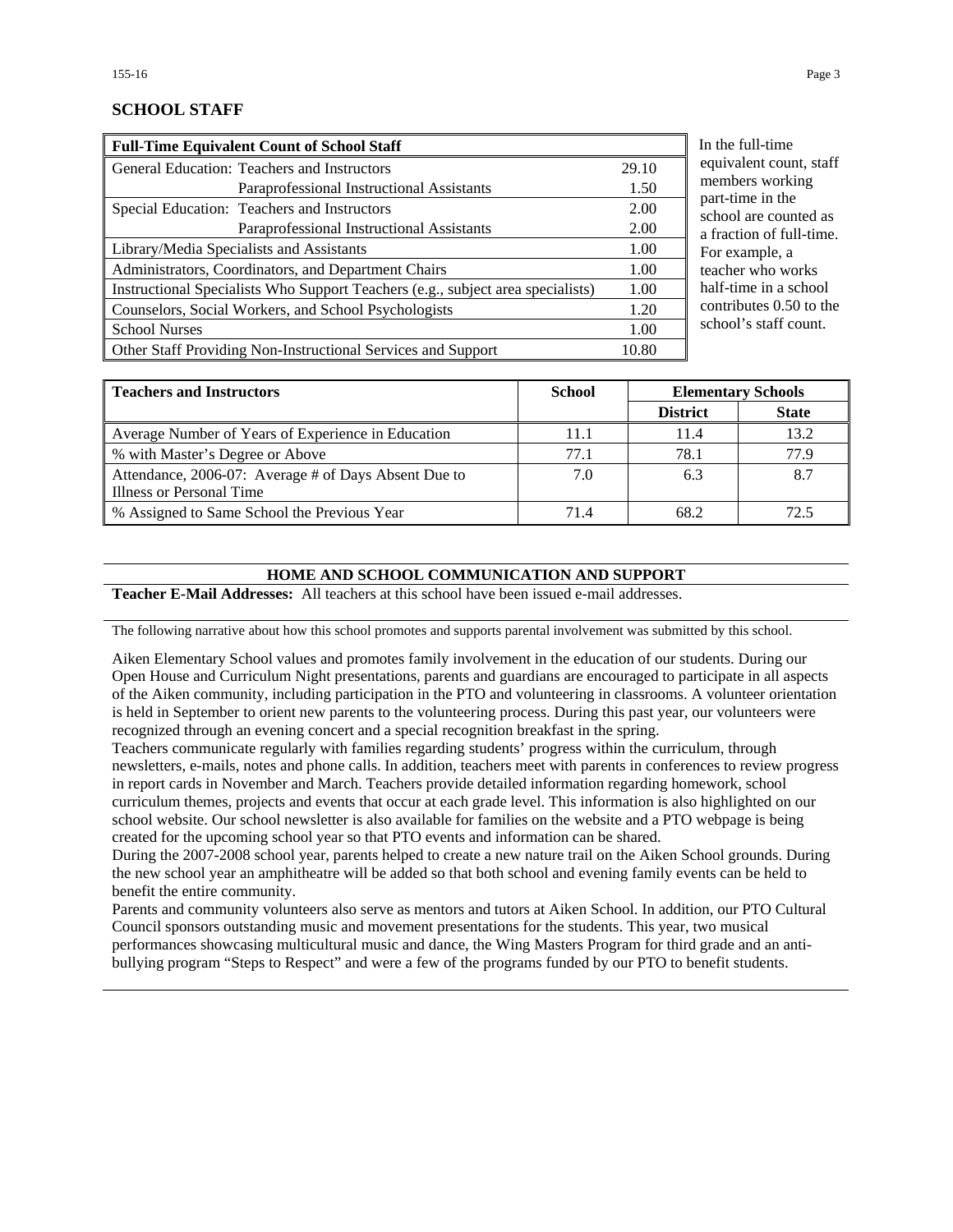| <b>Student Race/Ethnicity</b>                     |     |      |  |  |  |  |
|---------------------------------------------------|-----|------|--|--|--|--|
| <b>Race/Ethnicity</b><br><b>Number</b><br>Percent |     |      |  |  |  |  |
| American Indian                                   | 5   | 1.1  |  |  |  |  |
| Asian American                                    | 80  | 17.5 |  |  |  |  |
| <b>Black</b>                                      | 41  | 9.0  |  |  |  |  |
| Hispanic                                          | 28  | 6.1  |  |  |  |  |
| White                                             | 303 | 66.3 |  |  |  |  |
| <b>Total Minority</b>                             | 154 | 33.7 |  |  |  |  |

# **SCHOOL DIVERSITY**

**Percent of Minority Professional Staff:** 2.4%

**Non-English Home Language**: 21.4% of this school's students (excluding prekindergarten students) come from homes where English is not the primary language. The number of non-English home languages is 19.

### **EFFORTS TO REDUCE RACIAL, ETHNIC, AND ECONOMIC ISOLATION**

Below is the description submitted by this school of how it provides educational opportunities for its students to interact with students and teachers from diverse racial, ethnic, and economic backgrounds.

Aiken School has undertaken a variety of community service projects during this school year as a way of reaching out to other members of the community. In October, a Walk-a-thon was organized in recognition of Make a Difference Day for Charter Oak School, to help provide playground toys after their school playscape experienced a fire. In addition, the students collected non-perishable food items for Foodshare, a local food pantry. The Student Council made Valentine cookies for local police officers to express appreciation for the work that they do on behalf of our students and community.

Outreach to Aiken's diverse family population was initiated through a Principal's coffee in September, to create an opportunity for an informal parent forum focused on coffee and conversation. A number of Parent Teacher Organization events throughout the year help to encourage parent involvement and family fun through activities such as an ice cream social in September, Pizza Bingo Night in November, a Snow Ball Dance in January, and Family Game Night in March. The school year culminates with a family oriented Fun Fair that includes game booths, food and music.

The West Hartford Social Studies curriculum provides many opportunities for increasing awareness of diversity and the rich cultural background of our community. Each grade level has activities that promote awareness of diversity of cultures. For example, at the first grade level students study Kenya, Kindergarten explores Mexican culture and learning about Japanese culture and customs is part of second grade. Our PTO Cultural Council also supports opportunities for our students to hear and participate in music and dance from other cultures. One such presentation was offered by the musical group Sirius Coyote, who shared music from the cultures of the Americas and the dance rhythms of the Caribbean Islands.

# **STUDENT PERFORMANCE AND BEHAVIOR**

| <b>Physical Fitness: % Reaching</b><br><b>Health Standard on All Four Tests*</b> | <b>School</b> | <b>District</b> | <b>State</b> | % of Schools in State with Equal or<br><b>Lower Percent Reaching Standard</b> |
|----------------------------------------------------------------------------------|---------------|-----------------|--------------|-------------------------------------------------------------------------------|
| Grade 4                                                                          | 60.9          | 40.9            | 33.8         | 94.0                                                                          |
| Grade 6                                                                          | N/A           | N/A             | N/A          | N/A                                                                           |

\*Includes tests for flexibility, abdominal strength and endurance, upper-body strength and aerobic endurance.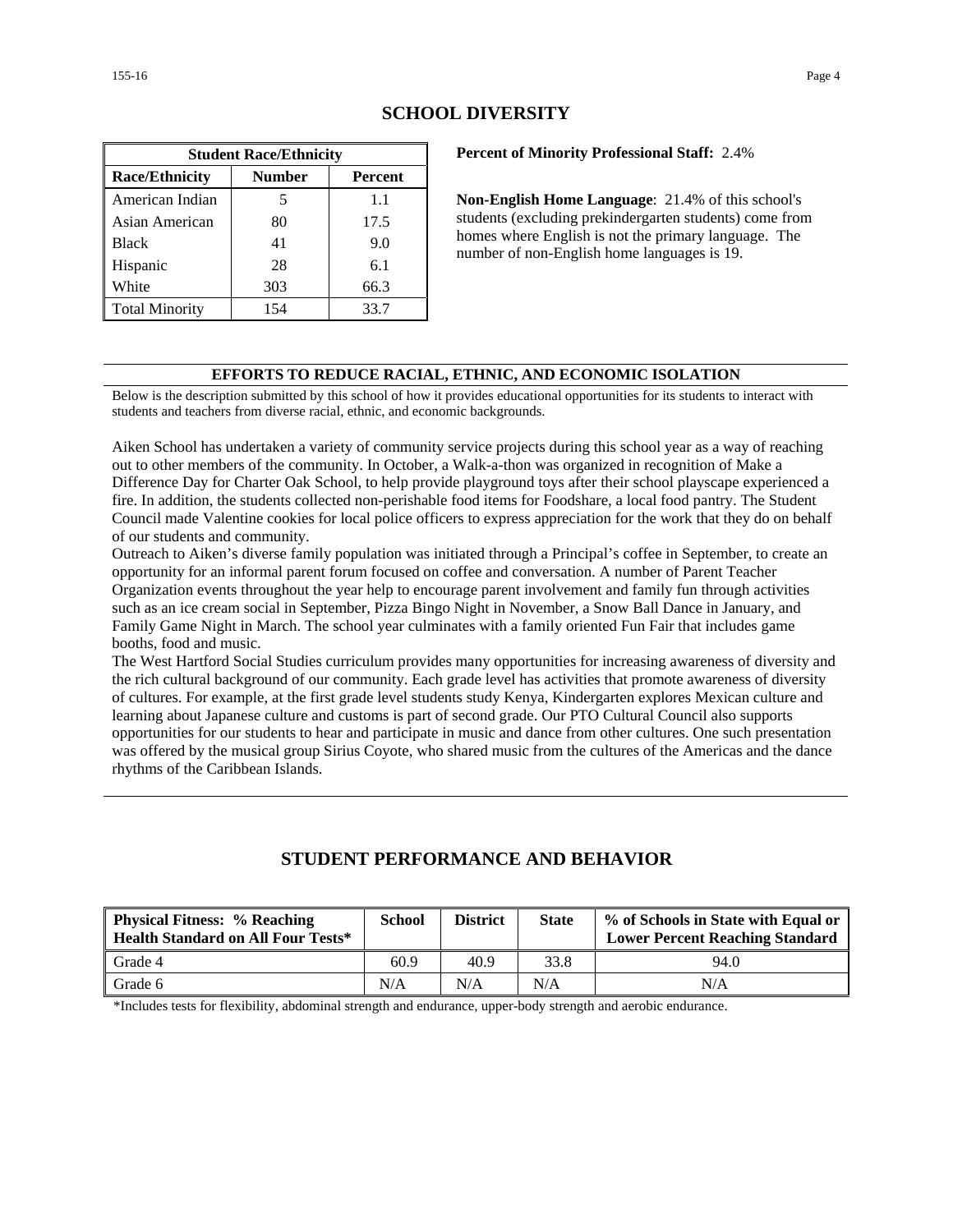| <b>Grade and CMT</b><br><b>Subject Area</b> | <b>School</b> | <b>District</b> | <b>State</b> | % of Schools in State<br>with Equal or Lower<br><b>Percent Meeting Goal</b> | These results reflect<br>the performance of |
|---------------------------------------------|---------------|-----------------|--------------|-----------------------------------------------------------------------------|---------------------------------------------|
| Grade 3 Reading                             | 70.7          | 65.1            | 52.0         | 81.0                                                                        | students with                               |
| Writing                                     | 82.7          | 76.0            | 63.4         | 86.2                                                                        | scoreable tests who<br>were enrolled in the |
| <b>Mathematics</b>                          | 68.0          | 71.9            | 60.0         | 60.5                                                                        | district at the time of                     |
| Grade 4 Reading                             | 79.1          | 70.7            | 55.9         | 88.3                                                                        | testing, regardless of                      |
| Writing                                     | 76.1          | 71.0            | 62.9         | 71.3                                                                        | the length of time                          |
| <b>Mathematics</b>                          | 79.1          | 71.7            | 60.3         | 80.3                                                                        | they were enrolled<br>in the district.      |
| Grade 5 Reading                             | 89.3          | 71.6            | 62.2         | 96.8                                                                        | Results for fewer                           |
| Writing                                     | 93.3          | 75.2            | 64.5         | 97.2                                                                        | than 20 students are                        |
| <b>Mathematics</b>                          | 90.7          | 78.6            | 65.9         | 93.3                                                                        | not presented.                              |
| Science                                     | 78.7          | 62.5            | 54.9         | 86.9                                                                        |                                             |
| Grade 6 Reading                             | N/A           | N/A             | N/A          | N/A                                                                         |                                             |
| Writing                                     | N/A           | N/A             | N/A          | N/A                                                                         |                                             |
| <b>Mathematics</b>                          | N/A           | N/A             | N/A          | N/A                                                                         |                                             |

**Connecticut Mastery Test, Fourth Generation, % Meeting State Goal.** The Goal level is more demanding than the Proficient level, but not as high as the Advanced level, reported in the No Child Left Behind Report Cards.

For more detailed CMT results, go to [www.ctreports.](http://www.ctreports/)

To see the NCLB Report Card for this school, go to [www.sde.ct.gov](http://www.sde.ct.gov/) and click on "No Child Left Behind."

| <b>Student Attendance</b> | School | <b>District Elementary Sch.</b> | <b>State Elementary Sch.</b> |
|---------------------------|--------|---------------------------------|------------------------------|
| % Present on October 1    | 98.0   | 97.3                            | 96.4                         |

#### **Disciplinary Offenses**

Disciplinary offenses committed by students include all serious offenses, offenses involving drugs, alcohol, or tobacco, and all incidents resulting in suspension or expulsion. For more information and data on disciplinary offenses, go to [www.sde.ct.gov,](http://www.sde.ct.gov/) click on "CEDaR" and then on "Student Data."

| <b>Number of Incidents by Disciplinary Offense Category, 2006-07</b> |                             |                       |
|----------------------------------------------------------------------|-----------------------------|-----------------------|
| <b>Offense Category*</b>                                             | <b>Location of Incident</b> |                       |
|                                                                      | School                      | <b>Other Location</b> |
| Violent Crimes Against Persons                                       | N/A                         | N/A                   |
| <b>Sexually Related Behavior</b>                                     | N/A                         | N/A                   |
| Personally Threatening Behavior                                      | N/A                         | N/A                   |
| Theft                                                                | N/A                         | N/A                   |
| Physical/Verbal Confrontation                                        | N/A                         | N/A                   |
| Fighting/Battery                                                     | N/A                         | N/A                   |
| <b>Property Damage</b>                                               | N/A                         | N/A                   |
| Weapons                                                              | N/A                         | N/A                   |
| Drugs/Alcohol/Tobacco                                                | N/A                         | N/A                   |
| <b>School Policy Violations</b>                                      | N/A                         | N/A                   |
| Total                                                                | 0                           | $\mathbf{0}$          |

\* Counts by category may be suppressed to protect student privacy.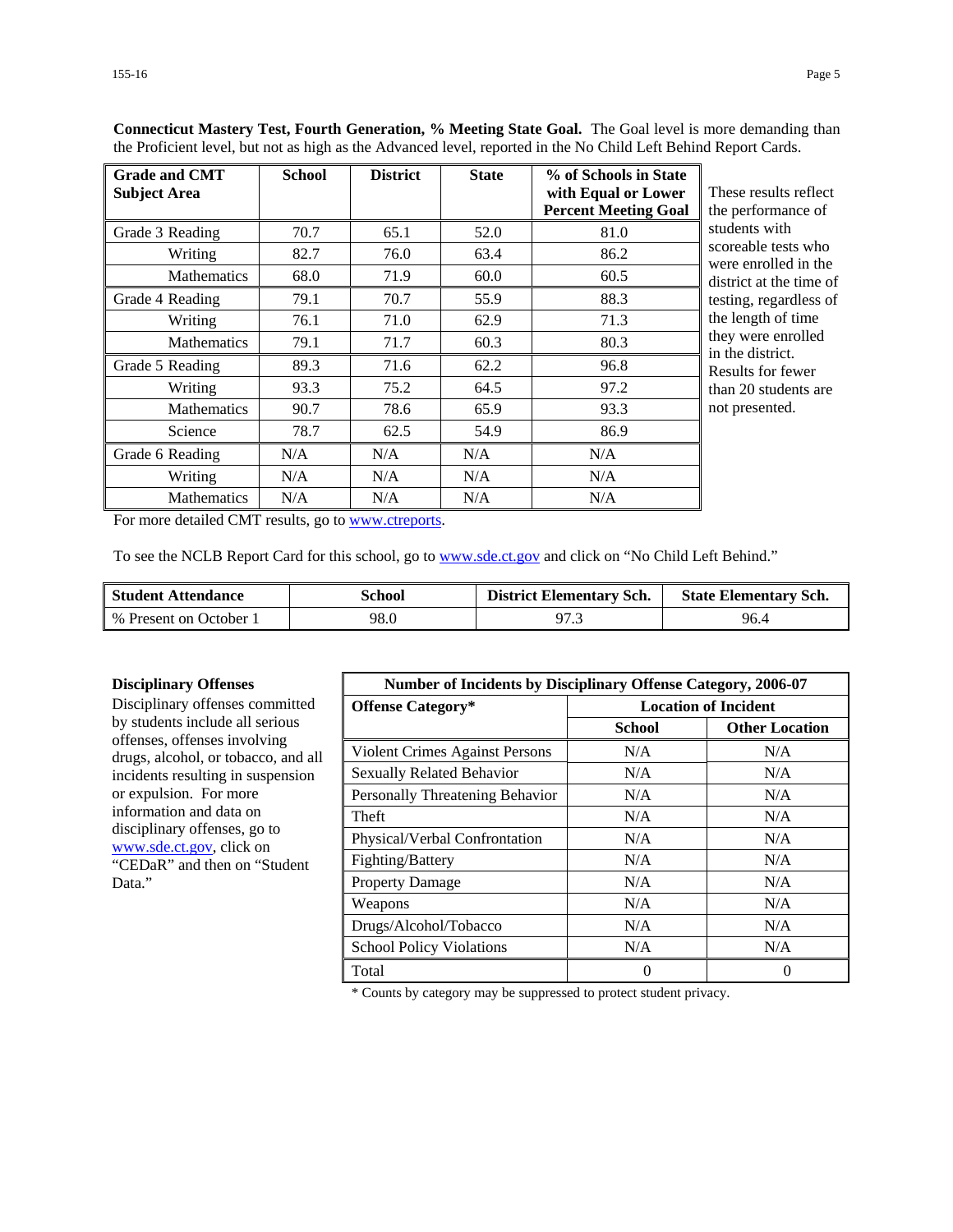The following narrative was submitted by this school.

During the 2007-08 school year, Aiken School focused on improving student performance in math and reading. Teachers and support staff planned and collaborated in an ongoing manner, so that curriculum objectives were emphasized through daily instruction in kindergarten through fifth grade. In addition, student performance was reviewed and evaluated through bi-weekly team seminars. Assessment data was used to plan and implement instruction. Small group instruction was provided for students who needed additional review and practice. Staff professional development was linked to building and team goals, and focused on effective instructional strategies to improve student performance in reading, math and written language. As a result of this focused work, students have made significant gains on CMT performance at all grade levels, and exceeded district goals at fifth grade level. Additional work will be focused at third grade in math and at fourth grade in reading and writing. As part of our school improvement plan, all special area staff members have developed goals to support student performance. Curriculum maps have been provided so that curriculum objectives are being addressed across all disciplines. During the upcoming year, our building goals will focus on increasing academic performance for English Language Learners and students with special education needs. Continued planning, collaboration and team teaching between special education, ESOL and general education teachers will be our focus in improving student achievement.

Parent involvement and collaboration continues to be an integral component to the success of Aiken School community. Parents volunteer at all grade levels and in a variety of activities. Parents consistently participate in parent/teacher conferences, Open House and Curriculum Night presentations. The parent Teacher Organization meets on a monthly basis and actively encourages parent participation in school wide events. Child care is provided so that parents can participate.

#### **SUPPLEMENTAL SCHOOL INFORMATION**

The space below was optionally used by this school to describe aspects of the school not presented elsewhere in the profile.

During this year Aiken School has continued to emphasize the qualities of caring, respect and responsibility through developing the leadership competencies of our students in kindergarten through fifth grade. Through our Safety Patrol and Student Council, our older students have been able to serve as role models and mentors for younger students. They have assisted in classrooms and created a safe and orderly dismissal routine at the close of each school day. Students have created puppet skits for younger students on how to be good friends and understanding differences in others. During this past year, our students worked with teachers to begin a recycling program for paper, cardboard and plastic. All students have learned how to appropriately recycle milk cartons during lunch. Aiken students demonstrate outreach to the larger community through collections for the local food pantry, participating in "Aid a Pet" to provide provisions for animal shelters and contributing to cancer research projects. Under the guidance of a first grade teacher and with the tremendous support of Aiken families, a nature trail and amphitheatre project was begun this past year in the back of Aiken School. The goal of this project will be to make the space an active learning environment for students, staff and families. The amphitheatre will be used for class instruction related to science curriculum and for evening concerts for families.

Aiken staff continues to expand their knowledge of curriculum and instruction through attendance at professional development workshops focused on math, literacy, social studies and science. In addition, opportunities for grade level and vertical grade articulation have assisted teachers in developing rubrics, interpreting assessment data and planning instruction in a cohesive way to support student learning. This will continue to be an area of focus in the upcoming school year as we design our school improvement plan and focus on implementation of effective teaching strategies to improve and enhance student achievement.